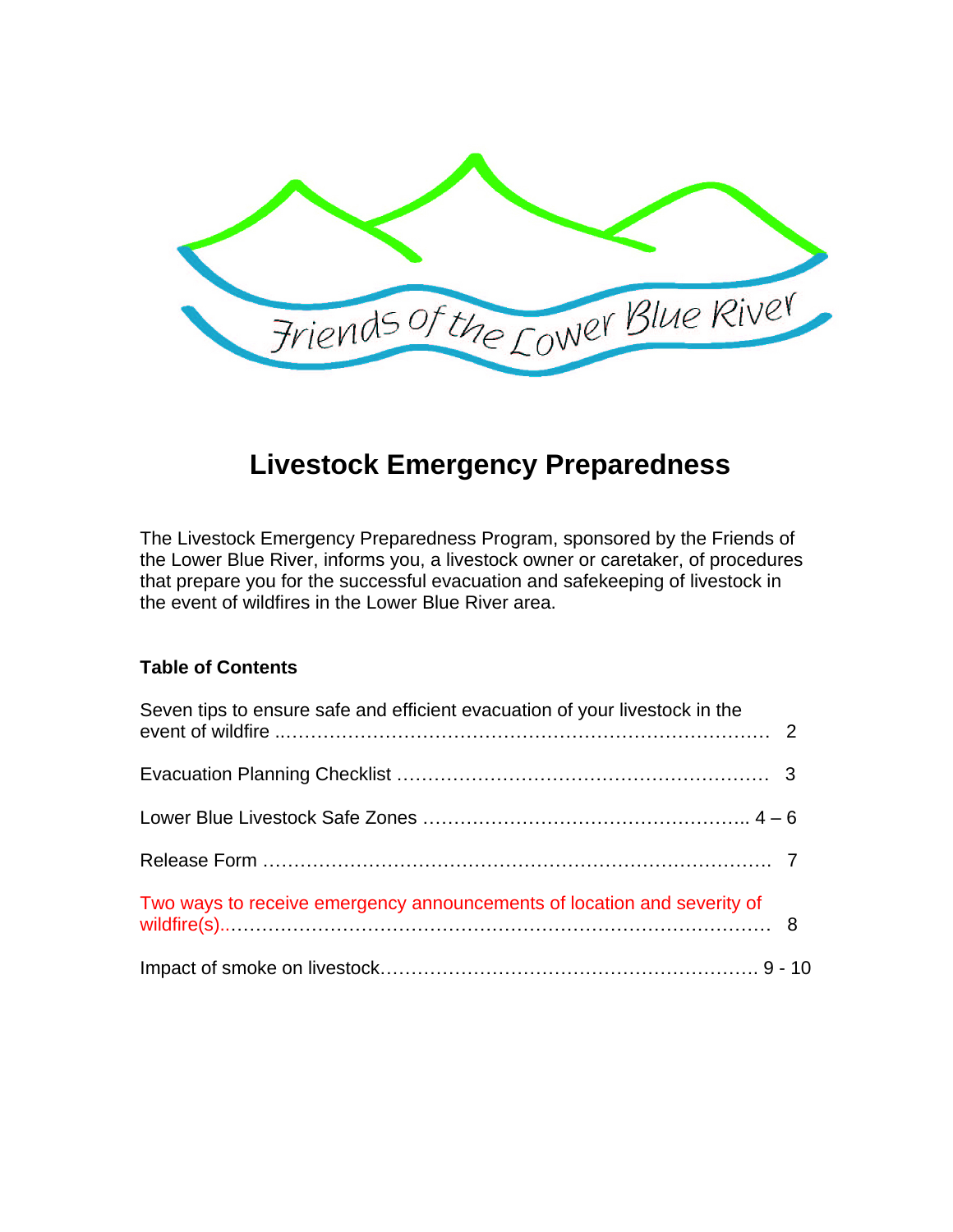### **SEVEN TIPS TO ENSURE SAFE AND EFFICIENT EVACUATION OF YOUR LIVESTOCK IN THE EVENT OF WILDFIRE<sup>1</sup> .**

- o Make arrangements in advance to have your horse trailered in case of an emergency. With your own trailer, plan ahead: be sure the trailer is well maintained; practice loading the horse; the truck's gas tank is full. If you do not have your own trailer or do not have enough trailer space for all of your horses, be sure you have several people on standby to help evacuate your horses.
- o Know where you can take your horse in an emergency evacuation. FOLBR has identified six locations in the Lower Blue River Valley that are considered safe zones. A map of the six locations and requirements for use will be forthcoming.
- o Inform friends and neighbors of your evacuation plans. Post detailed instructions in several places to ensure they are accessible to emergency workers in case you are not able to evacuate your horses yourself.
- o Place your livestock paper work in a watertight envelope and store where it can be quickly reached.
- o Keep halters ready for your horses. Each halter should include the following information: the horse's name, your name, your telephone number, and another emergency telephone number where someone can be reached
- o Prepare a basic first aid kit that is portable and easily accessible.
- **o** Be sure to have on hand a supply of water, hay, feed, and medications for several days for each horse you are evacuating.

<sup>1</sup> Adapted from "Disaster Preparedness for Horses", The Humane Society, and "Your Horses and Disasters", CODE 3.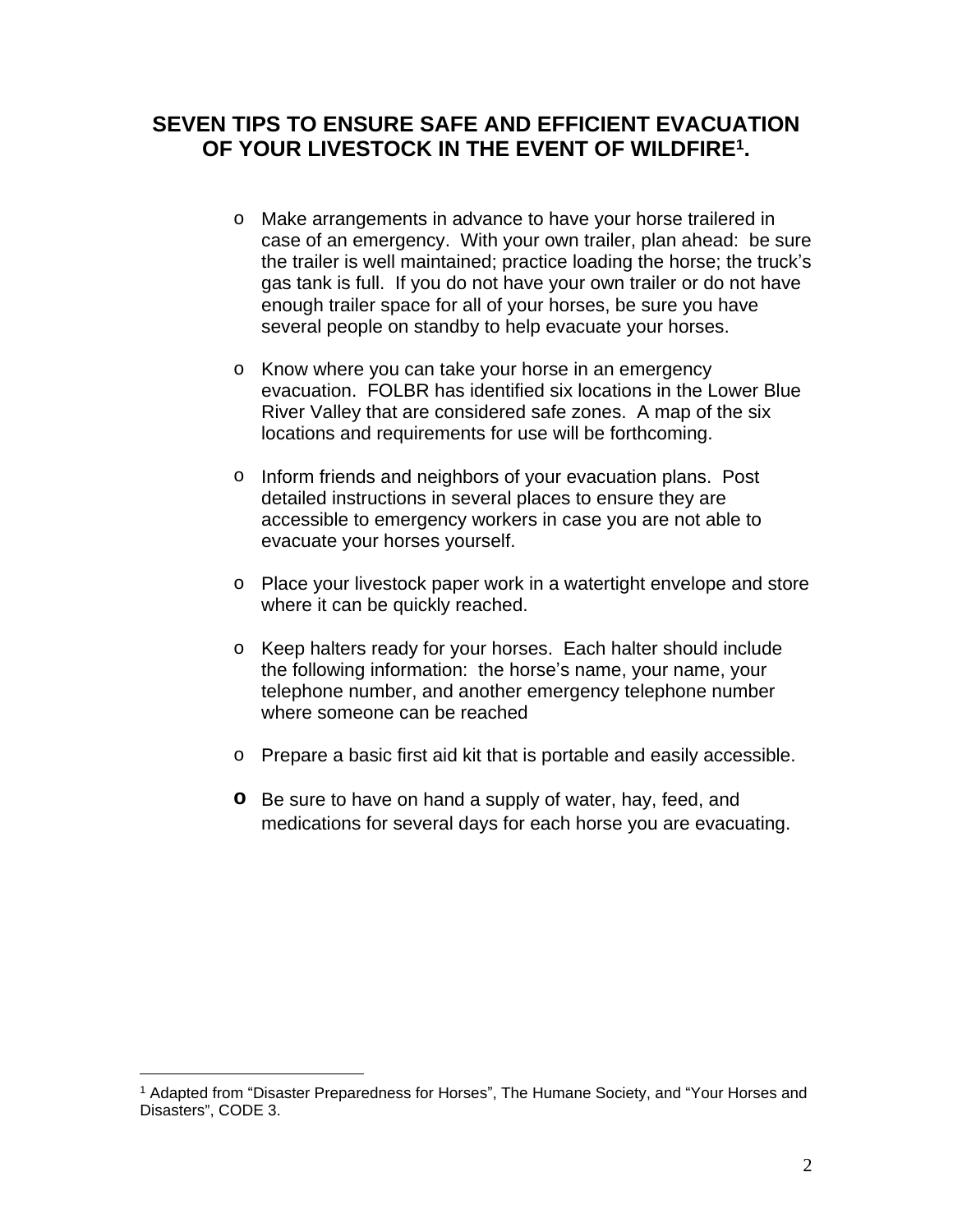# **EVACUATION PLANNING CHECKLIST**

- $\Box$  Make arrangements in advance to have your livestock moved
	- o Keep vehicles and trailer(s) well maintained and truck full of gas.
	- o Practice loading (or moving) livestock
	- o Establish a network of available resources that can provide transportation or help you move your livestock.
	- o Be sure to have provider's telephone numbers, and they have clear directions to your facilities.
- $\Box$  Know where you can take your horse in an emergency evacuation
	- o Identify and contact the Safe Zone closest to you, and visit
	- o Sign the liability waiver (for that Safe Zone)
- $\Box$  Inform friends and neighbors of your evacuation plans

 $\Box$  Photocopy and place your livestock paper work in a watertight envelope and store where it can be quickly reached.

- o Emergency telephone numbers: veterinarian, family members
- o Identification photographs
- o Vaccination records
- o Medical history, including test results for Coggins, TB, and other infectious diseases
- o Current medical conditions
- $\Box$  Have identification on your animals.
	- o Tagged halter, microchips, tattoo, ear tag, livestock marking crayon (this and id tags are available at Elk Mountain Trading Company, Frisco, for \$1.79- \$8.00, respectively.).

 $\Box$  Prepare a basic first aid kit that is portable and easily accessible

 $\Box$  Be sure to have on hand a supply of water, hay, feed, and medications for several days for each horse you are evacuating. (Most Safe Zones have water.)

#### $\square$  Establish emergency communication pathways For incoming:

- o SCAlert<sup>2</sup>
- o Phone tree
- o A battery powered NOAA receiver radio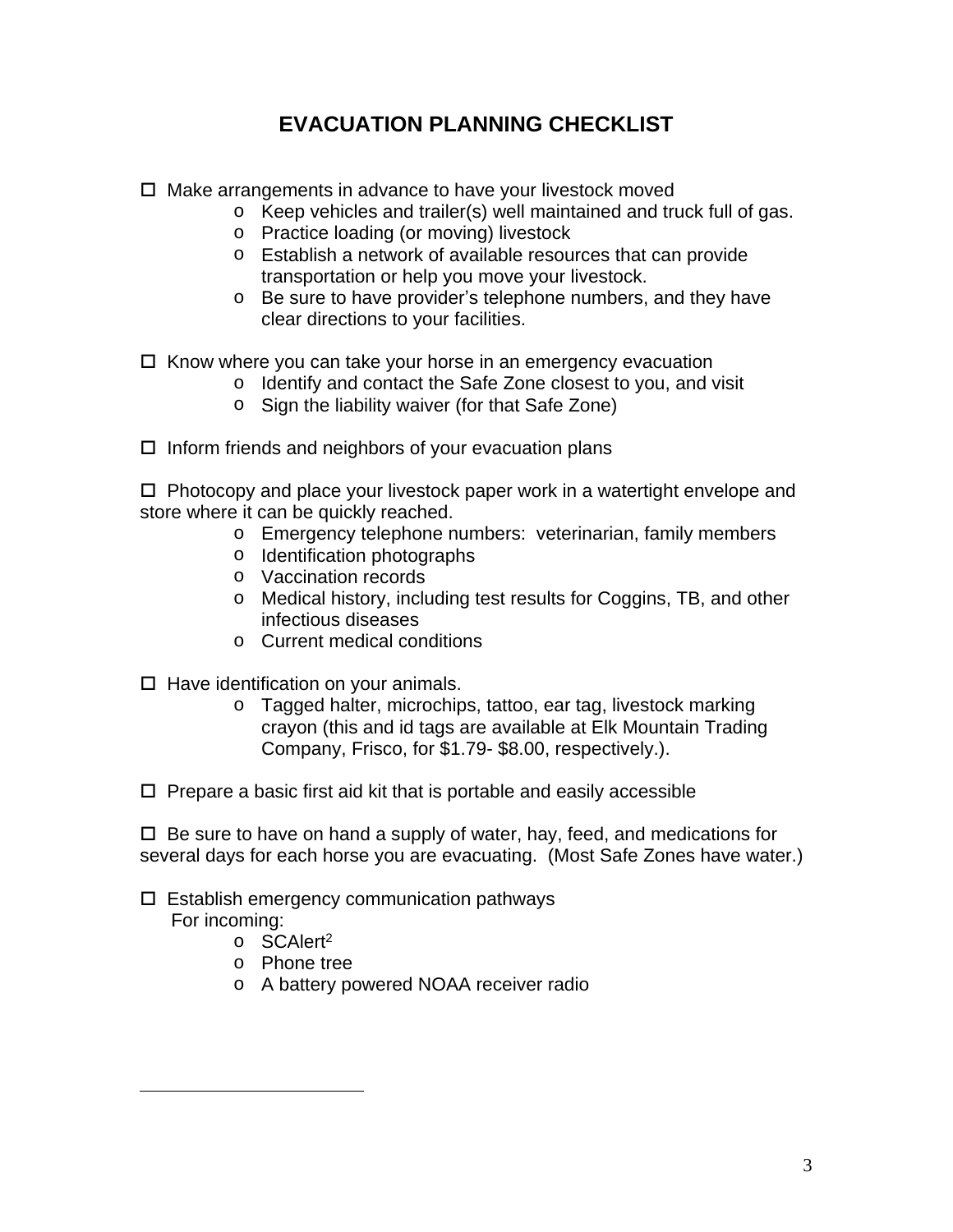## **LOWER BLUE LIVESTOCK SAFE ZONES**

From south to north in the Lower Blue:

 Randy and Kim May – Pioneer Creek Ranch 340 Antler Road P.O. Box 1830 Dillon, CO 80435 H: 970-468-5602/970-468-7780 C: 970-389-0188 Kim [rkmay@wildblue.net](mailto:rkmay@wildblue.net)

**Directions:** Entrance is from the Pioneer Creek gate at the bridge just north of mile marker 108. [http://www.mapquest.com/mq/4-Dw\\_rNZCT](http://www.mapquest.com/mq/4-Dw_rNZCT)

**Access:** Call 970-468-5602 for the gate code. Access via Pioneer Creek Road / Fish Creek Road and our driveway. Cattle guards. 340 Antler Road **Property:** Three fenced pastures **Accommodate:** Approximately 10-12 additional horses – no cattle **Water:** Seasonally available via irrigation ditch and available from our well as long as power is available **Sick/injured horses:** Some stalls available for injured horses, but cannot separate horses enough to accommodate sick animals

 Henry and Sioux Barr 0968 Lindstrom Rd. Silverthorne, Colorado 80498 468-2594 (h) 389-7533 (c) [Henryebarr@aol.com](mailto:Henryebarr@aol.com)

**Directions:** Off highway 9 to Elk Run to Lindstrom Rd **Access:** 0968 Lindstrom Rd **Property:** Totally fenced. Horse pasture about 30 acres fenced; crossed fenced with electric wire. Perimeter fence is 3 strand smooth 42 inch high

**Water:** Available. Several large tanks that water could be taken to for outlying areas **Feed:** Lots depending on what is needed for how long, depending on time of year good grass and alfalfa

**Sick/injured horses:** 3-4 stall metal barn; a small pen behind the barn; a larger about a 1 acre pen where my horse is at nights

❖ Helen and Gary Royal 372 Elk Run P.O. Box 1998 Frisco, CO 80443 H: 970-668-0809 C:970-389-7007 [garyhelen.r@gmail.com](mailto:garyhelen.r@gmail.com)

**Directions:** 372 Elk Run Road North on CO-9, turn right onto County Road 2500/Elk Run Rd for 1.1 miles, turn right onto Elk Run Rd for .3 miles, 372 Elk Run Road on right. <http://www.mapquest.com/mq/5-zSp2F4j8tcNlUj0bQo3E>

**Access:** Accessed from our driveway-walk to pastures from there

**Property**: 2 pastures, 1 big area with not much grass. Pastures are approximately 3, 2 and 1 acres

Accommodate: Not sure how many livestock we could put there. Probably a lot in the short term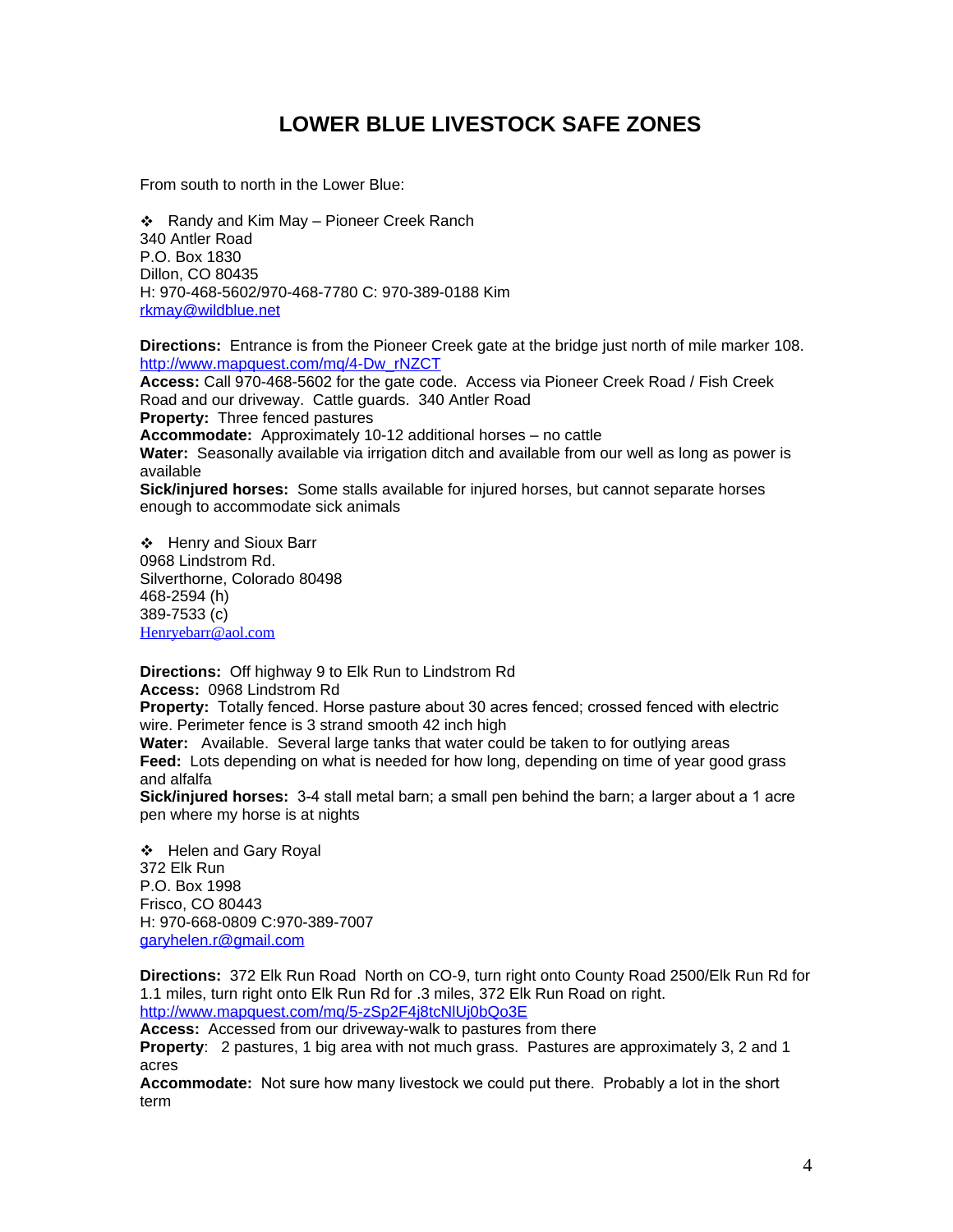**Sick/injured horses:** Have a barn, but we would need to bring panels in to segregate ill or injured animals. Would have my animals in my dry lot adjacent to the barn, so we're probably not the most ideal spot for those animals, but we could make it work if needed.

 John and Sara Almond 1840 Elk Run Rd. P.O. Box 1187 Silverthorne, CO 80498-1187 H: 970-262-2446 Barn: 970-513-4720 C:970-390-3755 [mtnwoman@colorado.net](mailto:mtnwoman@colorado.net)

**Directions**: 1840/1842 Elk Run Road North of Silverthorne on CO-9, turn right onto CR 2500/Elk Run Rd for 1.1 miles, turn left to stay on Elk Run Rd/County Road 2500 for .5, turn left onto Elk Run Rd. <http://www.mapquest.com/mq/5-BtOSEdVi>

**Contacts**: At 1840/1842 Elk Run Road are: "B" and Frank Casapulla 970.668.5563 (h), 970.390.8914 (c), and Briar's Barn: 970.513.4720

**Property:** 40 acres is fenced. There is a barn, round pen, an outdoor arena and two loafing sheds on the 40 acres. The 40 acres is divided into four sections: 1 small dry lot that includes the barn and round pen; 1 small dry lot that includes a loafing shed; 1 grazing pasture that includes a loafing shed; and 1 grazing pasture that includes the outdoor arena

60 acres with no water. People who use the 60 acres as a safe place would need to bring their own water. The 60 acres is fenced and has 2 loafing sheds

**Water:** 40 acres with water, but our well only makes 2 gallons per minute. People who use our land as a safe place would need to bring their own water

**Sick/injured horses:** 2 small dry lots. Possibly 2 stalls.

 Alan Mikkelson, Ranch Manager – Pass Creek Ranch Sandra and James Donlon, Owners 600 Pass Creek Road Silverthorne, CO 80498 W: 970-513-1775; C: 970-485-9420 [passcreekranch@hotmail.com](mailto:passcreekranch@hotmail.com) [sandradonlon@mac.com](mailto:sandradonlon@mac.com) [Jamesdonlon@mac.com](mailto:Jamesdonlon@mac.com)

**Location:** 200 Pass Creek Road, just north of Ute Pass Road. **Access:** At the main entrance **Property:** Entire ranch is fenced and could hold a lot of stock for a short time **Water:** Have plenty of water on the ranch **Sick/injured horses:** Don't have any small areas for injured animals because they are too close to buildings that may catch fire.

 Cow Camp Cow Camp Extension Summit County Open Space Council

**Location:** Across from Green Mountain Reservoir, off Hwy 9, east side **Access:** Across from the wind sock that the hang glider community uses **Property:** Cow Camp and the Cow Camp Extension are close to 900 acres. Some of it is fenced (the Extension) but the main part is spottily fenced **Water:** livestock owners would be responsible for everything -- temporary fencing, water, feed and anything else needed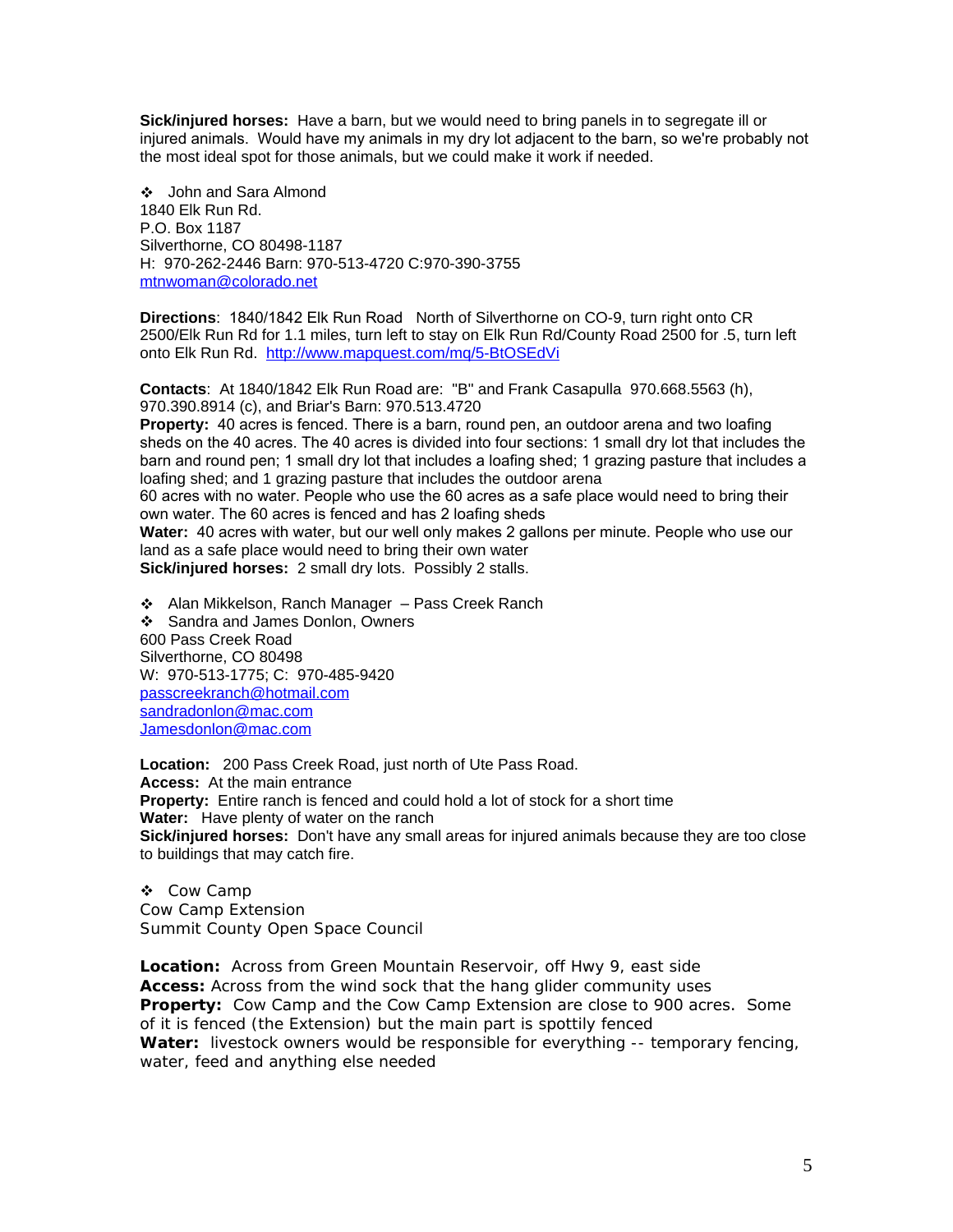Sue Pratt – Troublesome Horse Rescue 1049 GCR 2201 P.O. Box 1621 Kremmling, CO 80459 H: 724-3231 C: 531-1695 [troublesomehorserescue@wildblue.net](mailto:troublesomehorserescue@wildblue.net)

**Location:** 1049 GCR 2201, 3 miles northeast of Kremmling **Directions:** go east of intersection of Hwy 9 and Hwy 40 on Hwy 40 for .9 mile; turn left onto to CR 22/W Troublesome Creek Rd for 2.2 miles, turn right on CR 2201 for 1.3 miles. <http://www.mapquest.com/mq/2-xhJ1xpnZaSh3> **Access:** At gate. Call 970-531-1695 for instructions on opening **Property:** 120 acres, fenced. **Accommodate:** approximately 75 horses **Water:** Yes **Sick/injured**: Accommodate 5 to 10 in arena.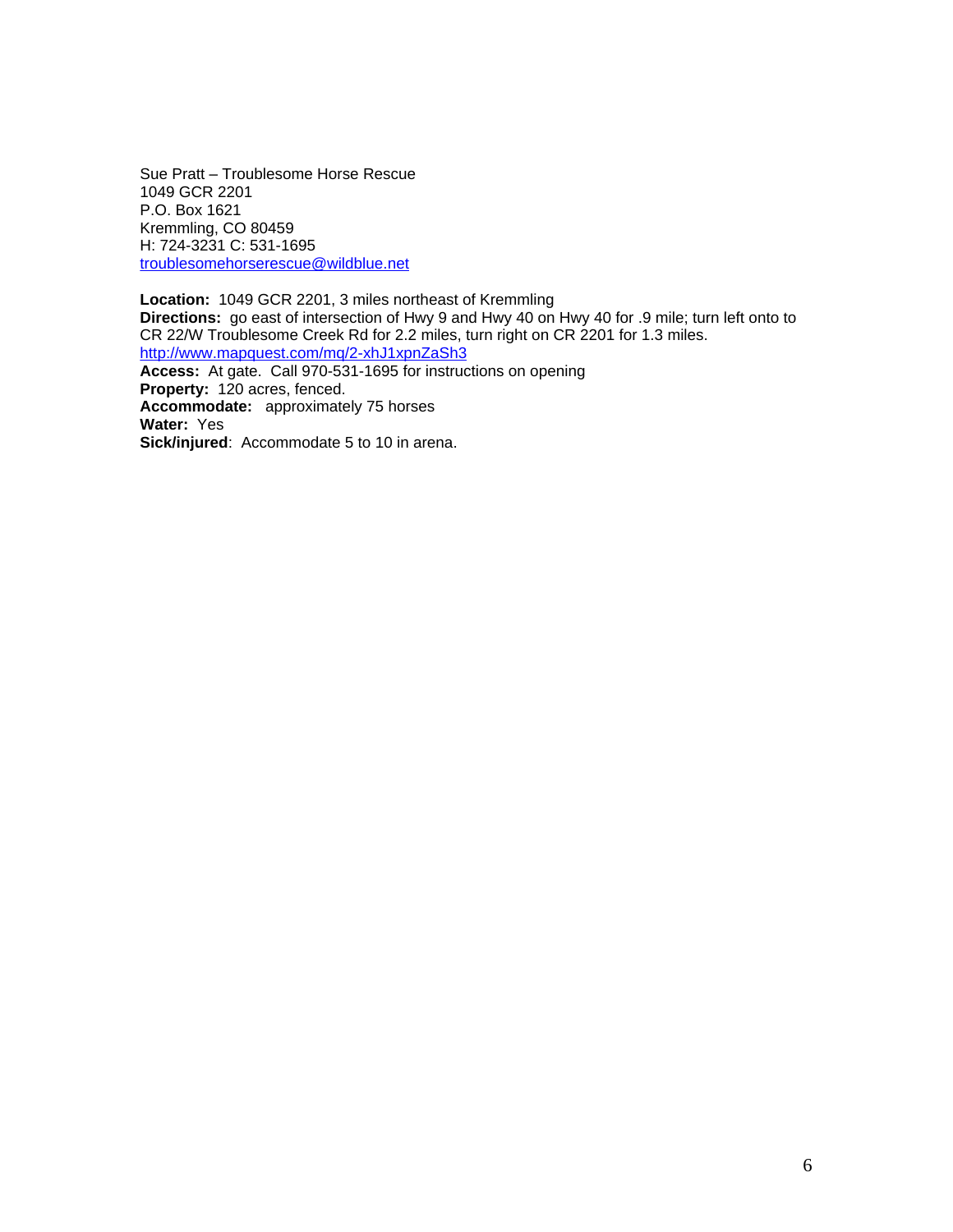# **RELEASE FORM**

#### **PLEASE READ CAREFULLY, THIS IS A RELEASE OF LIABILITY AND WAIVER OF LEGAL RIGHTS**

- 1. The undersigned the settle of the "Participant"), desires to take advantage of the opportunity afforded by the Friends of the Lower Blue River Association ("FOLBR"), should it be necessary as a result of wild fire or similar emergency circumstances, to temporarily relocate some or all of its livestock, including \_\_\_\_\_\_\_to property in Summit and Grand Counties voluntarily made available by others for such temporary relocation purposes through the efforts of FOLBR (the "Activity"). A list of those properties and their owners is attached as Exhibit I.
- 2. In consideration of being allowed to participate in the Activity, the Participant agrees to indemnify, defend and hold harmless FOLBR, the owners of any property where Participant's livestock may be temporarily relocated and any other persons or entities, public or private, connected with the Activity, together with their respective elected officials, employees, officers, directors, owners, contractors, volunteers and agents (collectively the "Released Parties") from any and all claims that Participant might have as a result of physical injury or property damage sustained by Participant or Participant's livestock in connection with Participant's participation in the Activity. Participant further agrees that if Participant is physically injured or Participant's property, including livestock, is damaged while Participant is engaged in this Activity, Participant will not have any right to make a claim or file a lawsuit against the Released Parties with respect to such injury or damage. Participant further agrees to indemnify and defend the Released Parties with respect to any and all claims from third parties resulting from Participant's negligence in connection with Participant's participation in the Activity. Participant acknowledges that Participant has freely elected to participate in the Activity with full knowledge, understanding and appreciation of the risks involved.
- 3. Participant signs this Release voluntarily, of Participant's own free will, and intends to be bound by its terms.
- 4. This Release of Liability is governed by the laws of the State of Colorado and is intended to be interpreted as broadly as possible and shall be binding to the fullest extent of the law. Participant agrees that exclusive jurisdiction and venue for any legal action shall be in the District Court of Summit County, Colorado. If any part of this agreement is determined to be unenforceable, all other parts shall be given full force and effect.

#### **PARTICIPANT HAS CAREFULLY READ THE RELEASE OF LIABILITY, UNDERSTANDS ITS CONTENTS AND SIGNS IT WITH FULL KNOWLEDGE OF ITS SIGNIFICANCE.**

\_\_\_\_\_\_\_\_\_\_\_\_\_\_\_\_\_\_\_\_\_\_\_\_\_\_\_\_\_\_\_\_\_\_\_\_\_\_ \_\_\_\_\_\_\_\_\_\_\_\_\_\_\_ Signature of Participant **Date** Date Date

Printed Name of Participant

\_\_\_\_\_\_\_\_\_\_\_\_\_\_\_\_\_\_\_\_\_\_\_\_\_\_\_\_\_\_\_\_\_\_\_\_\_\_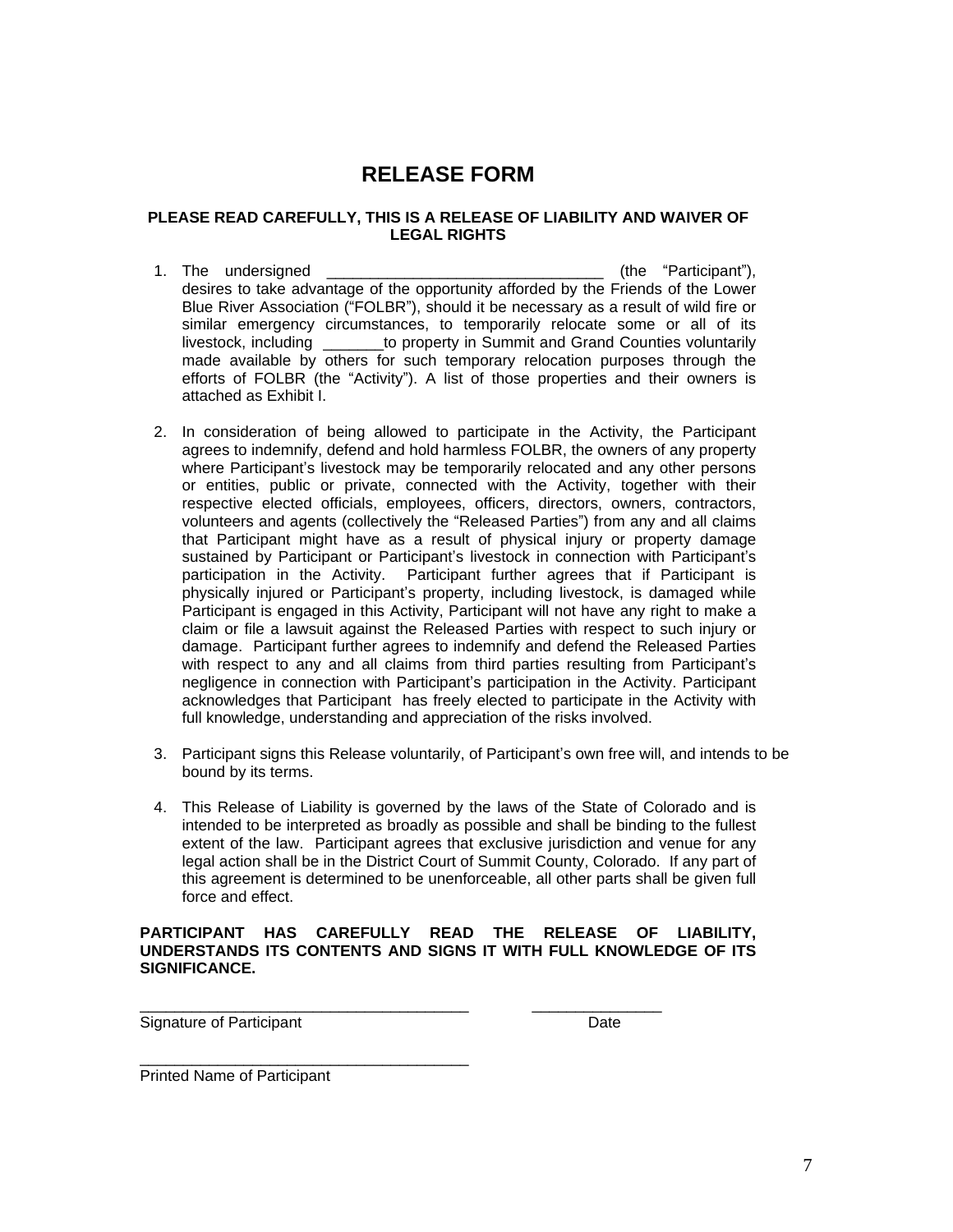### **TWO WAYS TO RECEIVE EMERGENCY ANNOUNCEMENTS OF LOCATION AND SEVERITY OF WILDFIRE(S).**

### NOAA Weather Radio All Hazards (NWR)

is a nationwide network of radio stations broadcasting continuous weather information directly from the nearest National Weather Service office. NWR broadcasts official Weather Service warnings, watches, forecasts and other hazard (including wildfires) information 24 hours a day, 7 days a week.

Working with the Federal Communication Commission's (FCC) Emergency Alert System , NWR is an "All Hazards" radio network, making it your single source for comprehensive weather and emergency information. NWR requires a special radio receiver or scanner capable of picking up the signal. A battery powered NOAA receiver radio (called Weather Cube) can be purchased at Radio Shack for \$24.99.

### **SCALERT**

Summit County Community Notification System is an alert notification system that allows officials to immediately contact you during a major crisis or emergency and can deliver important emergency alerts, notifications and updates to you on all your devices:

- email account (work, home, other)
- cell phone and pagers
- smartphone and other handhelds devices

Be prepared to receive alert notifications by simply registering at [http://www.scalert.org/index.php?CCheck=1.](http://www.scalert.org/index.php?CCheck=1) A special category for Lower Blue Large Animal owners or caretakers has been added under the category At-Risk/Special Population Registry.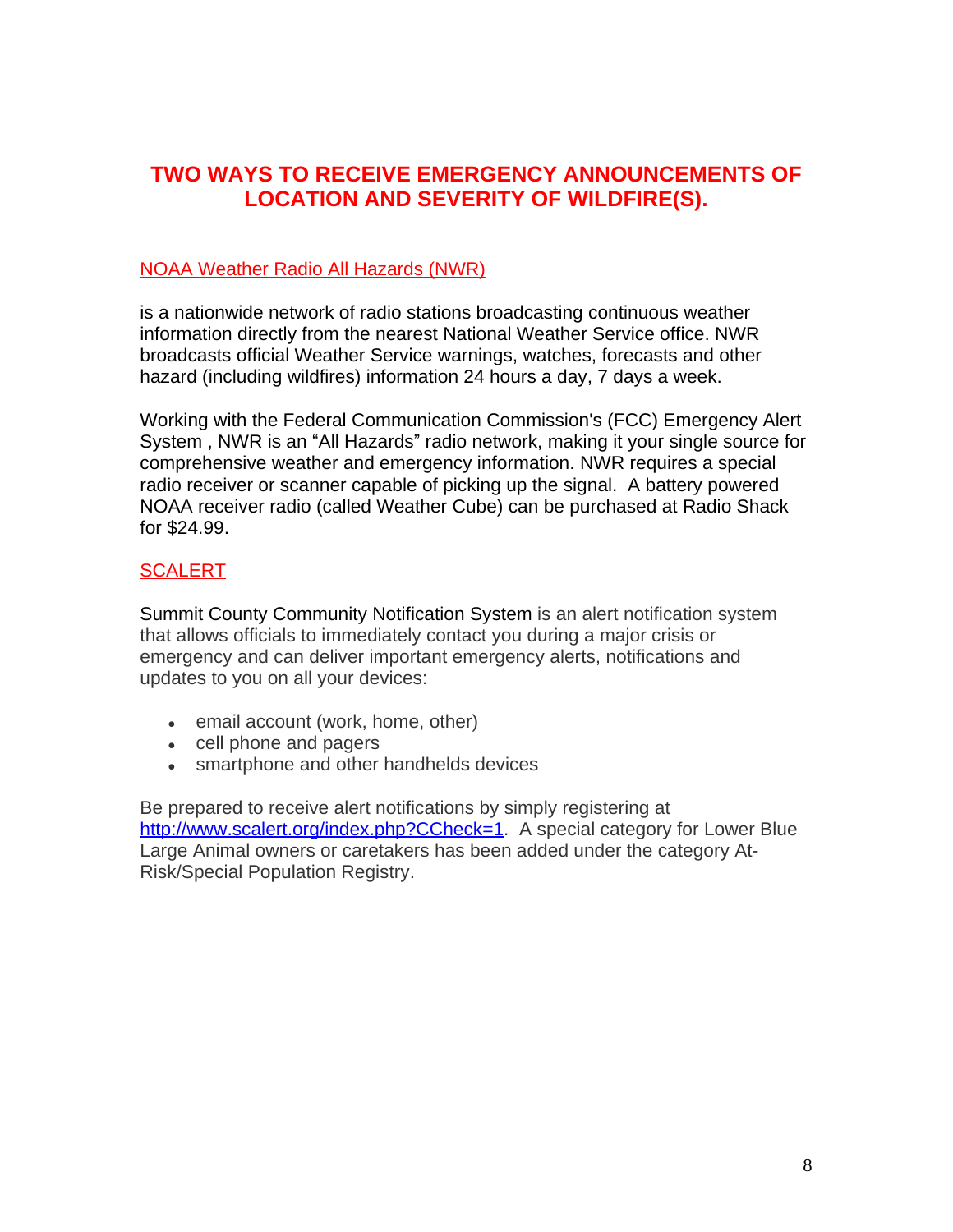### **IMPACT OF SMOKE ON LIVESTOCK**

Videos of wildfires show not only the fires but the accompanying smoke. This memo focuses on the impact of smoke on livestock. Evacuated livestock may be safe from the fires but not necessarily from smoke. The following excerpts from articles (University of California, Davis; Colorado State University) highlight the affect of smoke on livestock, and how to protect and treat them.

#### **Wildfire within livestock sensory range:**

Surface speeds of wildfires vary from 5 –40 miles per hour and all wildfires generate smoke, heat, and sound. Livestock are very sensitive and responsive to wildfire anywhere within their sensory range. Normal reactions vary from nervousness, to panic, to aggressive and resistive escape attempts. Livestock are often injured or killed by fleeing from a wildfire into fences, barriers, and other fire risks. Once the flight syndrome activates it remains active long after the smoke, heat and noise stimuli are removed. Some animal species such as alpacas, llamas – and especially horses – become virtually unmanageable in the face of oncoming wildfire. Experienced handlers (as many as possible), proper equipment, and a firm and prompt evacuation approach, are needed. If time is limited because of fire ground–speed, open possible escape routes and recapture the animals later. In the case of a fast moving fire, some landowners spray paint their phone numbers on the sides of livestock before setting them free. Others attach identification tags to animals. If you choose to leave a halter on your animal, consider attaching identification—such as a luggage tag. Firefighters may cut fences and open gates if time and safety concerns allow.

**How Does Smoke Affect Livestock?** The effects of smoke are similar for humans and livestock: irritation of the eyes and respiratory tract, aggravation of chronic lung diseases, and reduced lung function. High concentrations of particulates can cause persistent cough, increased nasal discharge, wheezing and increased physical effort in breathing. Particulates can also alter the immune system and reduce the ability of the lungs to remove foreign materials, such as pollen and bacteria, to which livestock are normally exposed

#### **Protecting and Treatment of Livestock from Smoke Particulates:**

Limit exercise when smoke is visible. Don't force livestock to perform activities or increase exercise that increase the airflow in and out of the lungs. This can trigger bronchoconstriction (narrowing of the small airways in the lungs). Provide plenty of fresh water located near feeding areas. The consumption of easily accessible water keeps the airways moist and facilitates clearance of inhaled particulate matter. This allows the windpipe (trachea), large airways